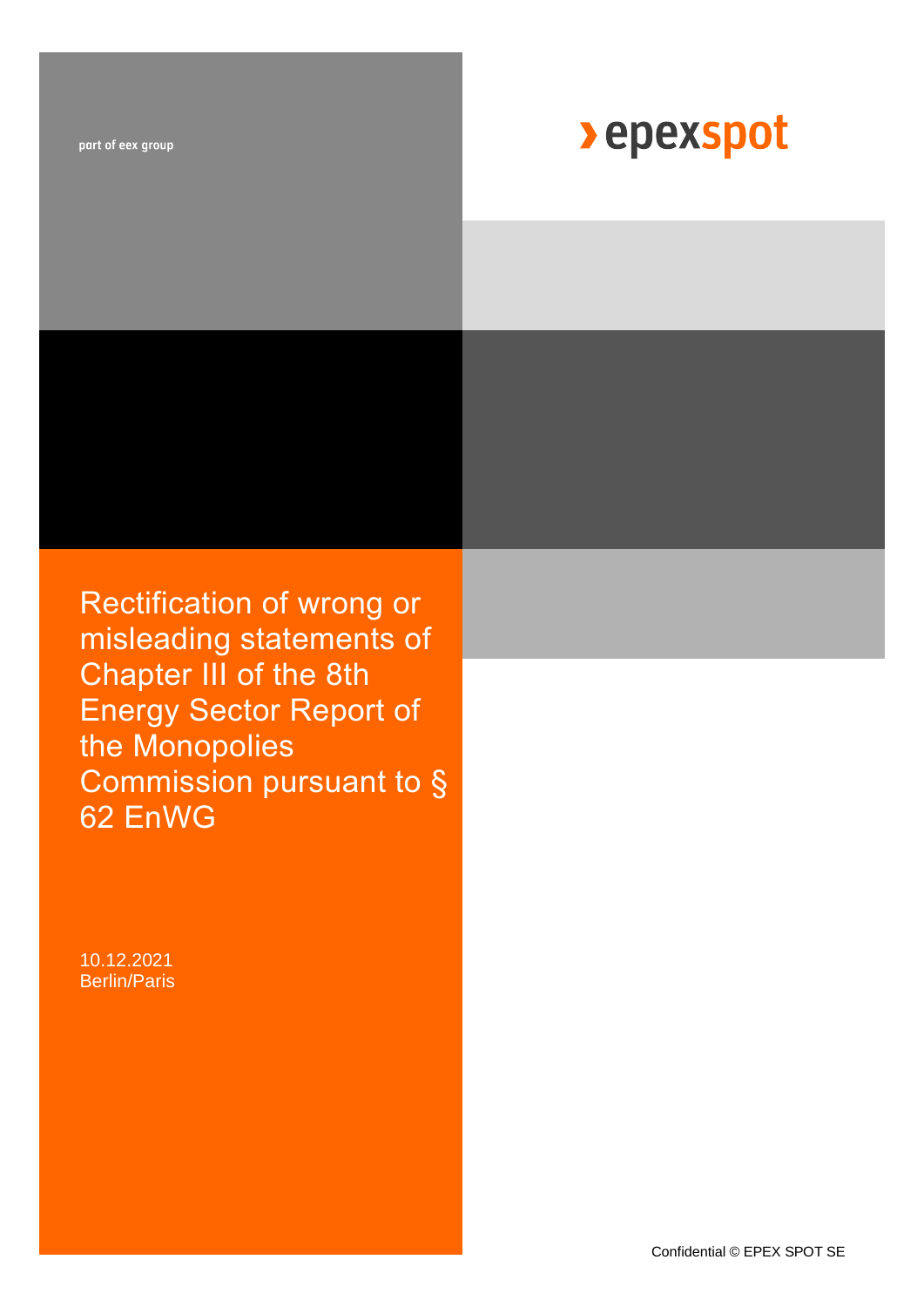**Preliminary remark by EPEX SPOT:** Chapter III of the 8<sup>th</sup> Energy Sector Report of the Monopolies Commission released on 1 September 2021 contains numerous incorrect and misleading statements. These incorrect and misleading facts and grounds biase the core legal and economic analysis of the Monopolies Commission. The aim of the present paper is to rectify, in a non-exhaustive manner, these statements and provide missing information where most needed.

**Summary, paragraph 1***: "For almost the entire period the order books of the two electricity exchanges, EPEX SPOT and Nord Pool, active in Germany are shared and accessible to all electricity traders via the pan-European trading platform XBID so that supply and demand of electricity can be matched efficiently."*

**EPEX SPOT:** Supply and demand can be matched as efficiently during order book sharing times as well as outside of order book sharing times.

**Summary, paragraph 1**: "*However, the incumbent, EPEX SPOT, on which over 90% of the market volume is traded in intraday trading in the GER/LUX bidding zone, stops sharing its order books 60 minutes before delivery"*

**EPEX SPOT:** Firstly, in the context of this paragraph, it is misleading to refer to EPEX as the incumbent. Nord Pool was the first power exchange to launch an intraday market in September 2006 in Germany, followed by EEX in October 2006. In 2009, following the creation of EPEX SPOT and the transfer of EEX Power Spot to EPEX SPOT, EPEX SPOT started organising an intraday market in Germany. Secondly, is not an individual decision by EPEX SPOT to stop order book sharing 60 minutes before delivery, but the implementation of an ACER decision. According to the ACER Decision No. 04/2018 on cross-zonal intraday gate opening and gate closure times (IDCZGCT), order book sharing stops European wide 60 minutes before delivery<sup>1</sup>, i.e., at the moment when cross-border capacity allocation stops.

**Summary, paragraph 1:** "*During the last hour, trading is only possible locally on the platforms of EPEX SPOT or Nord Pool*."

**EPEX SPOT**: It is wrong to state that during the last hour, trading would only be possible locally on the platforms of EPEX SPOT and Nord Pool. Trading is also possible with other players, such as Over-The-Counter (OTC) brokers, local trading venues and large trading companies offering direct market access services. These venues are in direct competition with spot power exchanges outside of coupled markets under CACM, in addition to the competition amongst NEMOs in coupled markets under CACM.

**Summary, paragraph 3**: "*Until 1 June 2021, EPEX SPOT did not share its order books until 6 pm or 10 pm"*

**EPEX SPOT:** Since the launch of XBID on 12 June 2018 and until 31 May 2021, EPEX SPOT transmitted incoming bids from the German market directly to the shared order book of the Single Intraday Coupling (SIDC) as of 18:00 D-1. 18:00 D-1 was until 31 May 2021 the time of the opening of the shared order book and corresponded to the technically and regulatory earliest possible time for the transmission of orders by NEMOs in Germany. Due to technical issues faced by TSOs, no NEMO in Germany, including Nord Pool, could transmit incoming orders to the SIDC shared order book before 18:00 D-1. It is therefore wrong to assert that EPEX SPOT did only share order books at 22:00.

**Summary, paragraph 4:** *"However, the Monopoly Commission expects it will improve competition between electricity exchanges, which in turn promotes innovation and investment in the intraday market."*

**EPEX SPOT:** The Monopoly Commission considers that the sharing of liquidity over the entire intraday timeframe will improve competition between power exchanges and that, consequently, innovation and investments in the intraday market will be boosted. This consists in reasoning the wrong way round. Indeed, liquidity is built by an exchange as a result of competition on other parameters of competition, including

## **Strictly Confidential** © EPEX SPOT SE

Rectification of wrong or misleading statements of Chapter III of the 8th Energy Sector Report of the Monopolies Commission pursuant to § 62 EnWG <sup>1</sup> Except for the Estonia-Finland bidding zone border where the intraday cross-zonal gate closure time is set to 30 minutes before the start of the relevant intraday market time unit (see ACER Decision No 04/2018, para. 59).

This document contains EPEX SPOT's business secrets protected by the Directive (EU) 2016/943 of the European Parliament and of the Council of 8 June 2016 on the Protection of undisclosed know-how and business information (trade secrets) against their unlawful acquisition, use and disclosure as transposed notably under the German Trade Secret Protection Act (Gesetz zum Schutz von Geschäftsgeheimnissen) and the French law n°2018-670 on protection of trade secret dated 30 July 2018.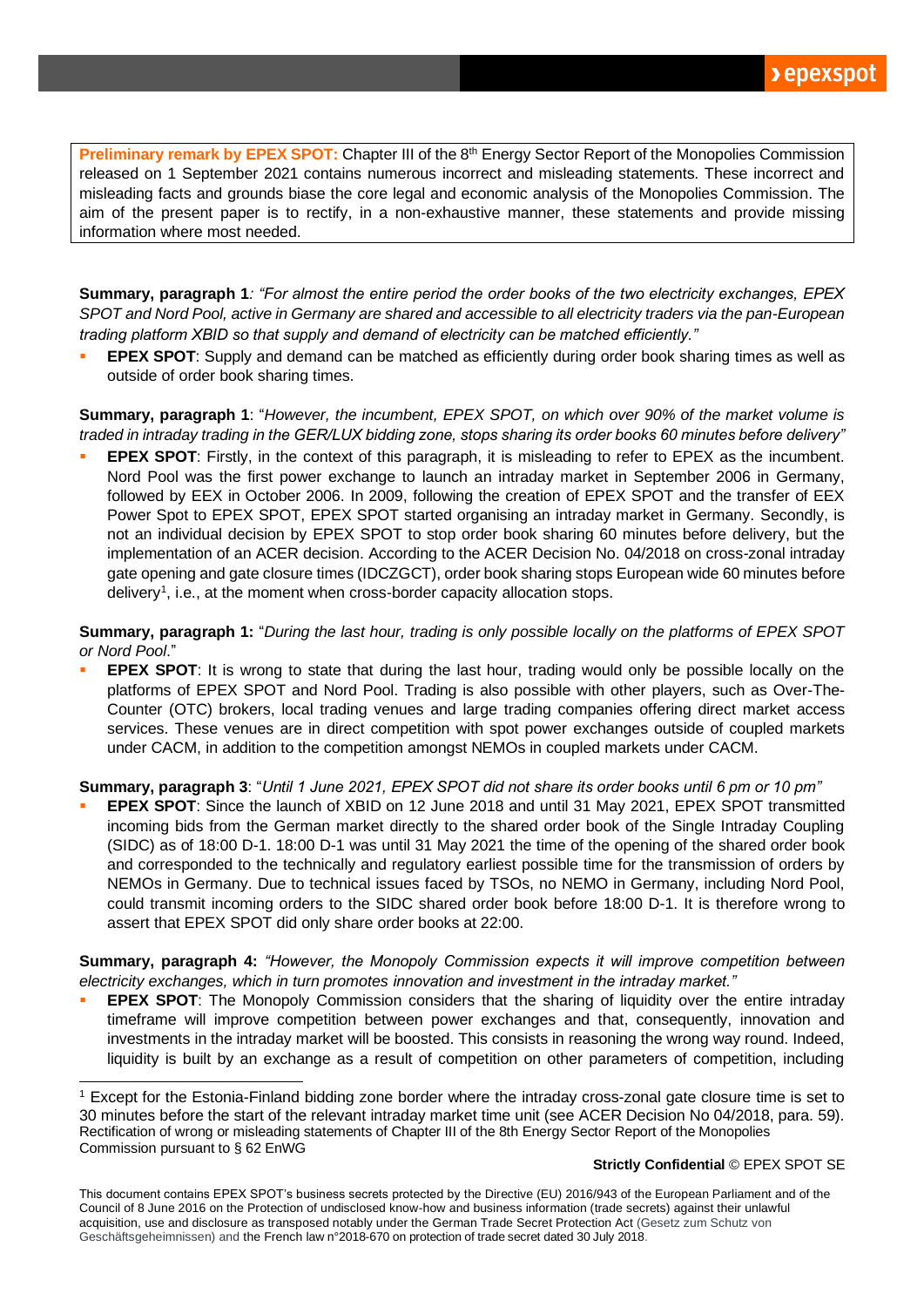innovation and investments in, e.g., enhanced system performance, trading functionalities, new products etc. Encroaching on companies' fundamental rights such as the right to property actually entails negative effects on their incentives to invest and innovate, which in turn jeopardizes effective and dynamic competition.

**Summary, paragraph 6**: "*Furthermore, Article 7 of Regulation (EU) No. 2019/943 imposes the obligation to share order books over the entire period of intraday trading in the GER/LUX bidding zone."*

**EPEX SPOT:** Neither Article 7 of Regulation (EU) No. 2019/943 (the "Electricity Regulation") nor any other article of the Electricity Regulation imposes the obligation to share order books over the entire period of intraday trading in the DE/LUX bidding zone. The Electricity Regulation concerns only timeframes when cross-border capacities can be allocated and does not require the sharing of order books after the IDCZGCT in local markets. This rectification also applies, inter alia, to **Number 124**.

**Summary, paragraph 7**: "*After weighing up all arguments, the Monopolies Commission recommends that the Bundesnetzagentur fully enforce Article 59(4) and (5) sentence 2 of the CACM Regulation and Article 7(1) of Regulation (EU) 2019/943, which oblige the sharing of order books over the entire period of intraday trading."*

**EPEX SPOT:** This reading of CACM Regulation and Electricity Regulation is erroneous. EPEX SPOT notes that neither the CACM Regulation nor the Electricity Regulation require the sharing of order books after IDCZGCT, nor does such a call enter into their purpose and scope.

**Number 45:** *"Market coupling of the individual bidding zones in Europe was designed in such a way that market participants only buy or sell electricity, but not capacity, on exchanges in the short term."*

**EPEX SPOT:** Market coupling can be either implicit or explicit. This statement is to be understood as referring to implicit market coupling, rather than simply "market coupling".

**Number 50**: "*Trading is done on the nominated electricity market operators (i.e., NEMOs), also known as electricity exchanges*."

**EPEX SPOT:** Not all electricity exchanges are NEMOs. Pursuant to the CACM Regulation, "*'nominated electricity market operator (NEMO)' means an entity designated by the competent authority to perform tasks related to single day-ahead or single intraday coupling*". The legal status of a NEMO can be obtained if a power exchange applying for such status meets the NEMO designation criteria set by Article 6 of the CACM Regulation. It is a free business decision for power exchange whether or not to apply for a NEMO designation to perform market coupling tasks, and/or to offer trading services outside of the CACM Regulation framework, i.e. offering only local products without cross-border capacity allocation.

**Number 50**: "*Traders can trade electricity in the GER/LUX bidding zone on EPEX SPOT and Nord Pool across all of Europe."*

**EPEX SPOT:** In addition to EPEX SPOT and Nord Pool, other designated NEMOs in Germany are: EXAA AG and Nasdaq Oslo ASA.

**Number 50**: *"EPEX SPOT, set up in 2008, is the established electricity exchange in Germany. The German Federal Network Agency (i.e., Bundesnetzagentur (BNetzA)) appointed Nord Pool as NEMO in the GER/LUX bidding zone in 2016."*

**EPEX SPOT:** It is misleading to compare the date of the foundation of the company EPEX SPOT with the date of the appointment of Nord Pool as a NEMO in Germany. It suggests that EPEX SPOT would be active on the German market since 2008 and Nord Pool since 2016. In fact, Nord Pool launched the first Intraday markets in CWE. Nord Pool started its intraday service in Germany in September 2006, with an exclusive access to Denmark-Germany cross-zonal capacity (through the Kontek cable) until June 2018. EEX followed shortly in in October 2006. EPEX was not the incumbent or "established electricity exchange" in the German Intraday markets. This erroneous presentation of EPEX SPOT as the incumbent power exchange in Germany discredits the Monopolies Commission's legal and economic argumentation.

Rectification of wrong or misleading statements of Chapter III of the 8th Energy Sector Report of the Monopolies Commission pursuant to § 62 EnWG

## **Strictly Confidential** © EPEX SPOT SE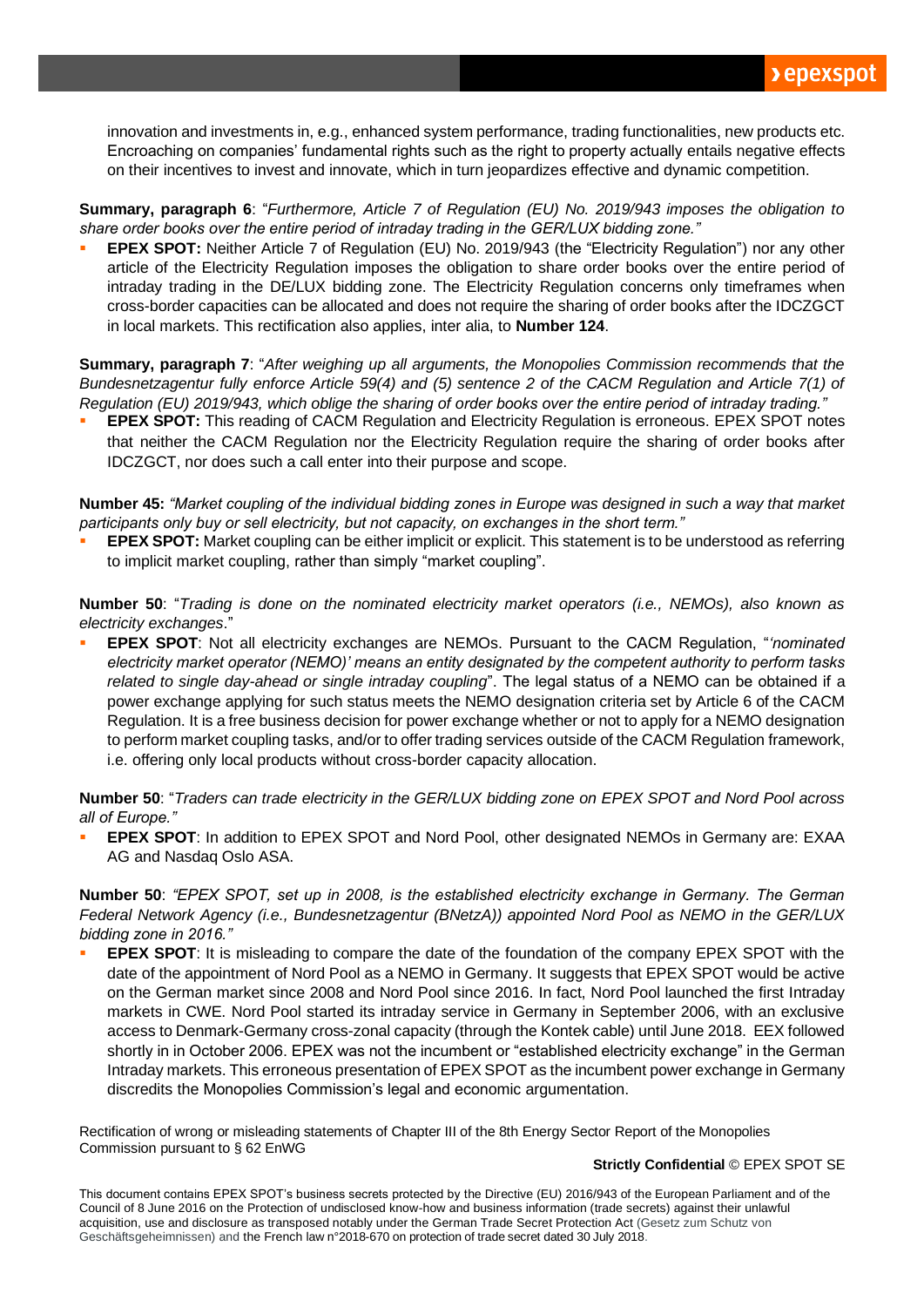**Number 52:** *"Electricity trading in the day-ahead market starts on the day before delivery at 10 am and essentially consists of one pan-European auction (i.e., Single-Day-Ahead-Auction (SDAC))"*

**EPEX SPOT:** Within the CACM framework, "SDAC" stands for "single day-ahead coupling", not specifically for "single day-ahead auction".

**Number 53**: "*During the SDAC, traders can make offers and bids for every time of delivery (i.e., quarter, half and full hours) of the following day, which reflects their willingness to sell and buy.*

**EPEX SPOT:** In SDAC, only 60-minute products are currently available, not quarterly or half-hour products.

**Number 60**: "*The CACM Regulation allows Member States to name only one NEMO in their region if a statutory national monopoly existed previously. According to the case law of the European Court of Justice (ECJ), the granting of an exclusive right to an undertaking by a Member State does not already constitute a violation of Article 106(1) in conjunction with Article 102 TFEU simply because it creates a dominant position or even a monopoly. The contrary only applies if an undertaking is already abusing its dominant position within the meaning of Article 102 TFEU or if the State measure creates a situation that incentivises the undertaking to commit such a violation. Only in the event of a violation of Article 106(1) in conjunction with Article 102 TFEU would it have to*  be examined whether the state measure is justified under Article 106(2) TFEU, because it concerns a service of *general eco-nomic interest*."

**EPEX SPOT:** Article 106 TFEU read in conjunction with Article 102 TFEU prohibits State measures granting exclusive rights when that results in a distortion of competition. Indeed, the mere creation of a dominant position through the grant of exclusive rights is not in itself incompatible with Article 102 TFEU. However, if the undertaking at stake is led, merely by exercising those rights, to abuse its dominant position, or if such rights are liable to create a situation in which that undertaking is led to commit such abuses, then the State measure will be contrary to Article 102 and Article 106(1) of the TFEU. That being said, considering – as the Monopolies Commission seems to do – that the continuation of national legal monopolies would only be problematic in case of established violation of Article 106(1) read in conjunction with Article 102 TFEU is short sided. Indeed, to really foster competition between NEMOs in Europe, then monopolistic NEMOs shall be abolished. Six years after the entry into force of the CACM Regulation, 1/3 of EU Member States still allow monopolistic NEMOs, such as Spain and Italy. This means that in these countries, no competition between NEMOs is possible over the entire SIDC trading period as there is only one monopolistic NEMO in the country. Other power exchanges are not allowed to apply for NEMO status. This simply corresponds to a denial of competition.

**Number 61:** *"Besides, the actual opening time still differs from the official opening time in the GER/LUX bidding zone."*

**EPEX SPOT**: On 31 May 2021, the German Intraday cross-zonal gate opening time was changed from 18:00 CET D-1 to 15:00 CET D-1. It is therefore unclear to which mismatch the Monopolies Commission's report, published 1 September 2021, refers to.

**Number 67:** *"To implement this, the European Cross Border Intraday Market (XBID) Solution was found in June 2018."*

**EPEX SPOT:** Whilst the European cross-border intraday market solution (the XBID Solution), went live in June 2018, the cooperation, between several power exchanges and TSOs including EPEX SPOT, for the development of such solution started several years before the entry into force of the CACM Regulation.

**Number 68:** *"The shipping module offers all market participants information on all orders made via XBID."*

**EPEX SPOT:** The XBID shipping module does not interact directly with market participants. Instead, it provides information on the transactions concluded to all relevant parties of the post-coupling process.

Rectification of wrong or misleading statements of Chapter III of the 8th Energy Sector Report of the Monopolies Commission pursuant to § 62 EnWG

## **Strictly Confidential** © EPEX SPOT SE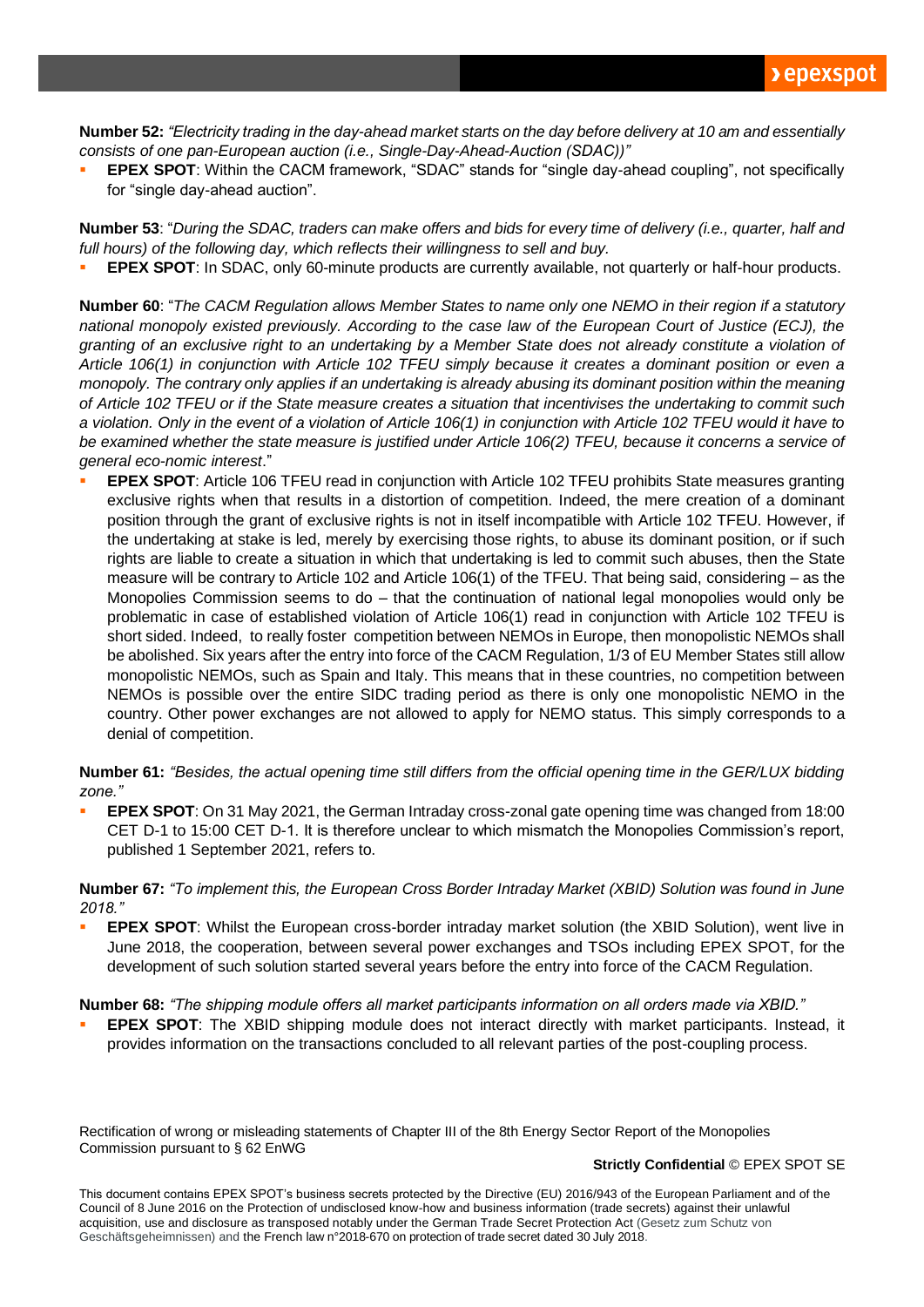**Number 73:** *"Therefore, traders can now access electricity trades from 3 pm via both of the NEMOs in Germany, EPEX SPOT and Nord Pool."*

EPEX SPOT: In addition to EPEX SPOT and Nord Pool, other designated NEMOs in Germany are: EXAA AG and Nasdaq Oslo ASA. See number 50 above.

**Number 74:** *"In conclusion, it can be stated that the beginning and the end of cross border intraday trading is set at 3 pm in the CACM Regulation in conjunction with the ACER Decision, yet it is currently not implemented consistently in Germany."*

**EPEX SPOT:** As recalled by the Monopolies Commission's report, the German intraday cross-zonal gate opening time was recently changed (on 31 May 2021, it was changed from 18:00 CET D-1 to 15:00 CET D-1). It is therefore unclear why the Monopolies Commission's report, published 1 September 2021, refers to an inconsistent implementation of CACM Regulation in Germany.

**Number 79:** *"Regulation (EU) No. 2019/943 provides the base to make continuous sharing of order books mandatory."*

**EPEX SPOT**: Neither Regulation 2019/943 nor related EU regulations provide any legal basis for a forced pooling of liquidity between NEMOs at all times.

**Number 85**: "*Most of the trade volume in the German intraday market is traded on the established electricity exchange, EPEX SPOT."*

**EPEX SPOT:** It is misleading to refer to EPEX SPOT as the "established electricity exchange". See number 50 for explanation.

**Number 86**: "*Since EPEX SPOT processes over 90% of the intraday trade volume, this market trend also reflects the market leader's growth rate*."

**EPEX SPOT:** It is the other way round: a platform's growth reflects the market's growth.

**Number 86**: "*Thus, the sharing of order books seems to have a positive impact on new competitors' growth in shares of supply*."

**EPEX SPOT:** It is misleading to refer to Nord Pool as "new competitor" of EPEX SPOT, given that Nord Pool was the first power exchange to launch an intraday market in September 2006 in Germany, followed by EEX in October 2006, as explained under summary, paragraph 1.

**Number 87:** *"Nowadays, both NEMOs have access to the entire trade volume of the GER/LUX bidding zone for most of the intraday trading period."*

**EPEX SPOT:** It is misleading to refer to EPEX SPOT and Nord Pool as "both NEMOs" since there are other designated – but non-operational - NEMOs in Germany, namely EXAA AG and Nasdaq Oslo ASA. See number 50 above.

**Number 87:** *"Although intraday trading between 3 pm and 6 pm is only possible within Germany and not beyond national borders, as required by the CACM Regulation, there is enough volume available in the German electricity market to enable efficient electricity trading."*

**EPEX SPOT:** 3 pm and 6 pm must refer to D-1.

**Number 88:** *"Extending intraday trading between 3 pm and 10 pm to the entire European market would result in a better match of supply and demand because the number of suppliers and buyers increases by the number of*  electricity traders from abroad and, therefore, the trade volume increases. However, a geographic expansion of *the market including the other European bidding zones and a resulting increase in trade volume will not intensify competition between NEMOs as long as the same amount of trade volume can be accessed via both exchanges."*

**EPEX SPOT:** 3 pm and 10 pm must refer to D-1.

Rectification of wrong or misleading statements of Chapter III of the 8th Energy Sector Report of the Monopolies Commission pursuant to § 62 EnWG

## **Strictly Confidential** © EPEX SPOT SE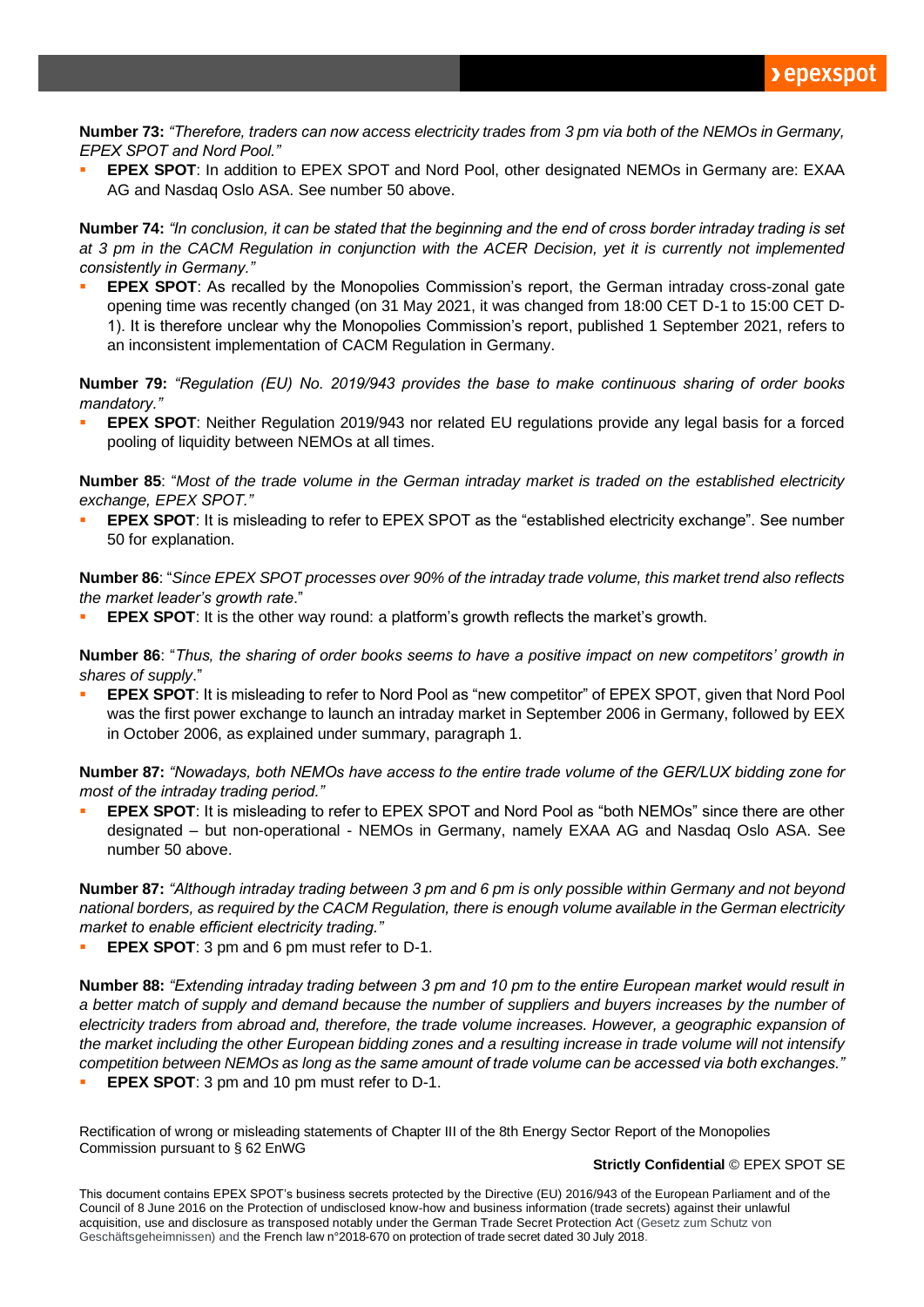**Number 89:** *"While electricity exchanges can directly influence most of these factors, only a large customer base achieves high trade volumes."*

**EPEX SPOT:** The volumes of trades on the intraday market do not only vary depending on the number of market participants active on the market but also on the market design itself and on the balancing market design and rules.

**Number 90**: "*If trade volume is split between two trading platforms in the last hour, there will be no efficient and uniform pricing."* 

**EPEX SPOT:** First of all, the continuous intraday market does not have a uniform price as it is a pay-as-bid price, and each transaction has a different price. With regard to efficient pricing, there is and will be an efficient pricing. Each power exchange calculates its own price, but market participants can and do arbitrage between the two or more exchanges, which narrows the bid-ask spread differential between the two or more exchanges and therefore leads to price convergence.

**Number 90:** *"While prices of EPEX SPOT will remain almost unchanged during this period, due to the remaining high trade volumes, Nord Pool's customers will not have access to transparent information about volumes and prices on its trading platform during this period. Sharing order books between EPEX SPOT and Nord Pool in the intraday market offsets this competitive disadvantage."*

**EPEX SPOT**: Access to transparent information on volumes and prices on a power exchange platform – continuously provided by such platform to its members - is not altered by whether or not such platform's liquidity is shared with other platforms' liquidity. There is therefore no "competitive disadvantage" to be offset.

**Number 91, and footnote 50:** *"A survey of electricity traders, which the Monopolies Commission carried out as part of its research, supports these findings. 50"*

*"50 The Monopolies Commission could distribute the survey via one of the NEMOs and two associations to 40% of traders who were active in March 2021 at one of the NEMOs in the GER/LUX bidding zone. In total, 23% of the addressed traders responded to the survey. The traders who participated in the survey traded approximately a quarter of the total trade volume in the intraday market in 2020. […]"* 

**EPEX SPOT:** As a general remark, it should be stressed that a limited and therefore non-representative number of market participants replied to the survey conducted by the Monopolies Commission. Consequently, the qualitative analysis based on this survey cannot be considered as a representative and comprehensive analysis from which relevant and reliable observations could be derived.

**Number 91:** "*EPEX SPOT customers state that liquidity is very important to them when choosing a NEMO, while Nord Pool customers predominantly value low fees."*

**EPEX SPOT:** The qualitative analysis is based on few responses and thus not representative and not reliable. See number 91, and footnote 50, above.

**Number 91, Footnote 51**: "*Among the electricity traders who took part in the survey, almost four in five trade on both exchanges, whereas in reality only about every fifth trades on both NEMOs*."

**EPEX SPOT**: We estimate that today, not only 20% but a large majority of our volumes on the intraday market come from members with double membership with another NEMO.

**Number 92**: *"In conclusion, for the majority of traders Nord Pool is an alternative to EPEX SPOT, but the lower level of liquidity prevents them from trading partially or exclusively on Nord Pool."*

**EPEX SPOT:** The qualitative analysis is based on very few responses and thus not representative and not reliable. See number 91, and footnote 50, above.

**Number 93:** *"Furthermore, traders were asked whether sharing order books may promote competition in the intraday market. When order books are shared, the majority of traders expect efficient competition to take place based on fees and service instead of liquidity. Some emphasise the importance of shared order books specifically* 

Rectification of wrong or misleading statements of Chapter III of the 8th Energy Sector Report of the Monopolies Commission pursuant to § 62 EnWG

## **Strictly Confidential** © EPEX SPOT SE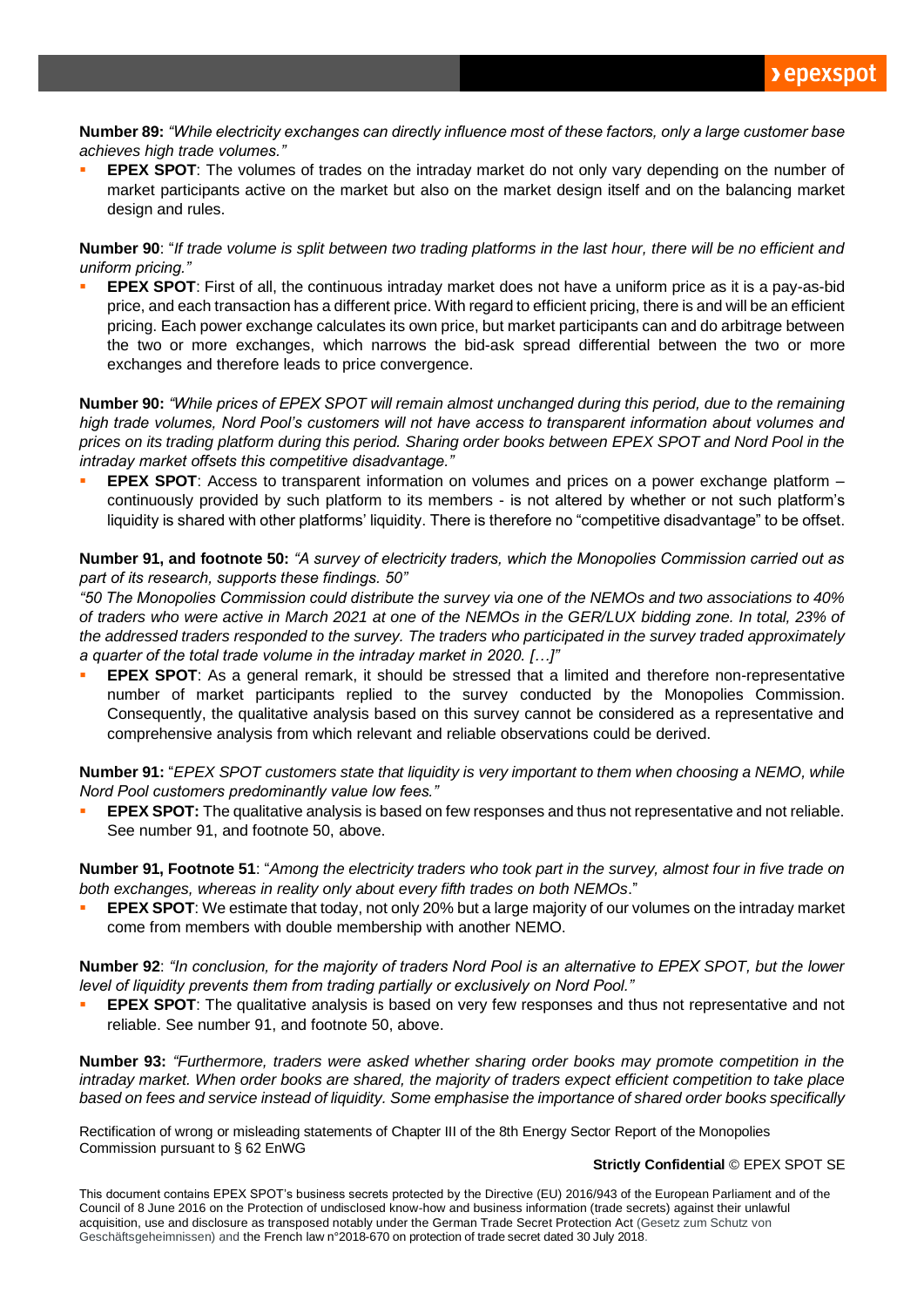for the last hour of trading before delivery. Some also explicitly mention the elimination of EPEX SPOT's current *competitive advantage by accumulating almost all liquidity on its trading platform."*

**EPEX SPOT:** The qualitative analysis is based on very few responses and thus not representative and not reliable. See number 91, and footnote 50, above.

**Number 94**: "*The following analysis, based on shares of trade volume, assesses whether and how the restricted order book sharing in the last hour before delivery affects competition between the two electricity exchanges." […] "The discontinuity exists because all trades up until 60 minutes to delivery are accessible via XBID; within the last 60 minutes, trading is restricted to the respective exchange."*

**EPEX SPOT**: Firstly, it is misleading to present the lack of liquidity pooling in the last hour before delivery as "restricted order book sharing" or "restricted [trading]", as there is simply no obligation to further socialize liquidity past the gate closure time when no cross-zonal capacity is available. Secondly, it is misleading to focus the quantitative analysis only on market shares. The meaning of market shares must be put in the right context. In particular, OTC volumes during the intraday timeframe cannot be determined because they are based on bilateral transactions which are usually no public information. Therefore, market shares calculated based on public information might be overestimated.

**Number 97**: *"EPEX SPOT's share of total trade volume increases by about 6 percentage points due to restricting all trade to its local platform in the last hour."*

**EPEX SPOT**: It is misleading to present the lack of liquidity pooling in the last hour before delivery as "restricting all trade to [EPEX] local platform". See number 94 for explanation.

**Number 99***: "However, since the regression discontinuity analysis only determines the average effect at the discontinuity, one cannot draw the conclusion that EPEX SPOT benefits less each year by restricting trade to its local platform."*

**EPEX SPOT**: It is misleading to present the lack of liquidity pooling in the last hour before delivery as "restricting trade to [EPEX] local platform". See number 94 for explanation.

**Numbers 100 - 103: Chapter 3.2.4 "The trade volume in the last hour before delivery is increasing", see for example Number 100: "** *In fact, there seems to be a trend towards trading just before the start of delivery in the short-term electricity market. According to BNetzA, electricity trade is increasing in the last 60 minutes before delivery and is becoming more important, especially due the increase in renewable energy."*

**EPEX SPOT:** It is not true that the share of volumes traded in the last hour before delivery in Germany increases. The importance of the last hour before delivery varies across Member States since the intraday market is not as developed everywhere. In Germany, the share of volumes traded in the last hour before delivery – though more important than in other European markets – has been stable over the past 3 years. A declining trend can even be observed since 2020.

Furthermore, the importance of the last hour for the integration of increasing renewable generation should not be overestimated. For instance, Denmark is a global leader in the system integration of variable renewable energy, in particular wind energy, whilst not allowing trading in the last hour before delivery. In fact, the integration of increasing renewable generation rather depends on other market design evolutions, such as e.g., maximizing the opportunities for cross-border trade. There are further European countries where trading in the last hour before delivery is not possible at all, such as in Sweden and Norway.

**Number 105**: "*Until 2016, EPEX SPOT was the only NEMO in the GER/LUX bidding zone. As already discussed*  in 3.2.2, exchanges benefit from indirect network effects, which made it difficult for Nord Pool to newly enter the *market and prompt traders to switch platforms. Hence, it is likely that the unevenly distributed trade volume reflects EPEX SPOT's advantage in time and the existence of network effects and not primarily the preference of traders on which exchange they like to trade."*

Rectification of wrong or misleading statements of Chapter III of the 8th Energy Sector Report of the Monopolies **EPEX SPOT**: First, the NEMO status was only created with the entry into force of the CACM Regulation in 2015. EPEX was appointed NEMO in Germany in 2015, Nord Pool in 2016. Second, it is misleading to state that EPEX SPOT was the only NEMO in the DE/LUX bidding zone until 2016, to present Nord Pool a "newly

Commission pursuant to § 62 EnWG

## **Strictly Confidential** © EPEX SPOT SE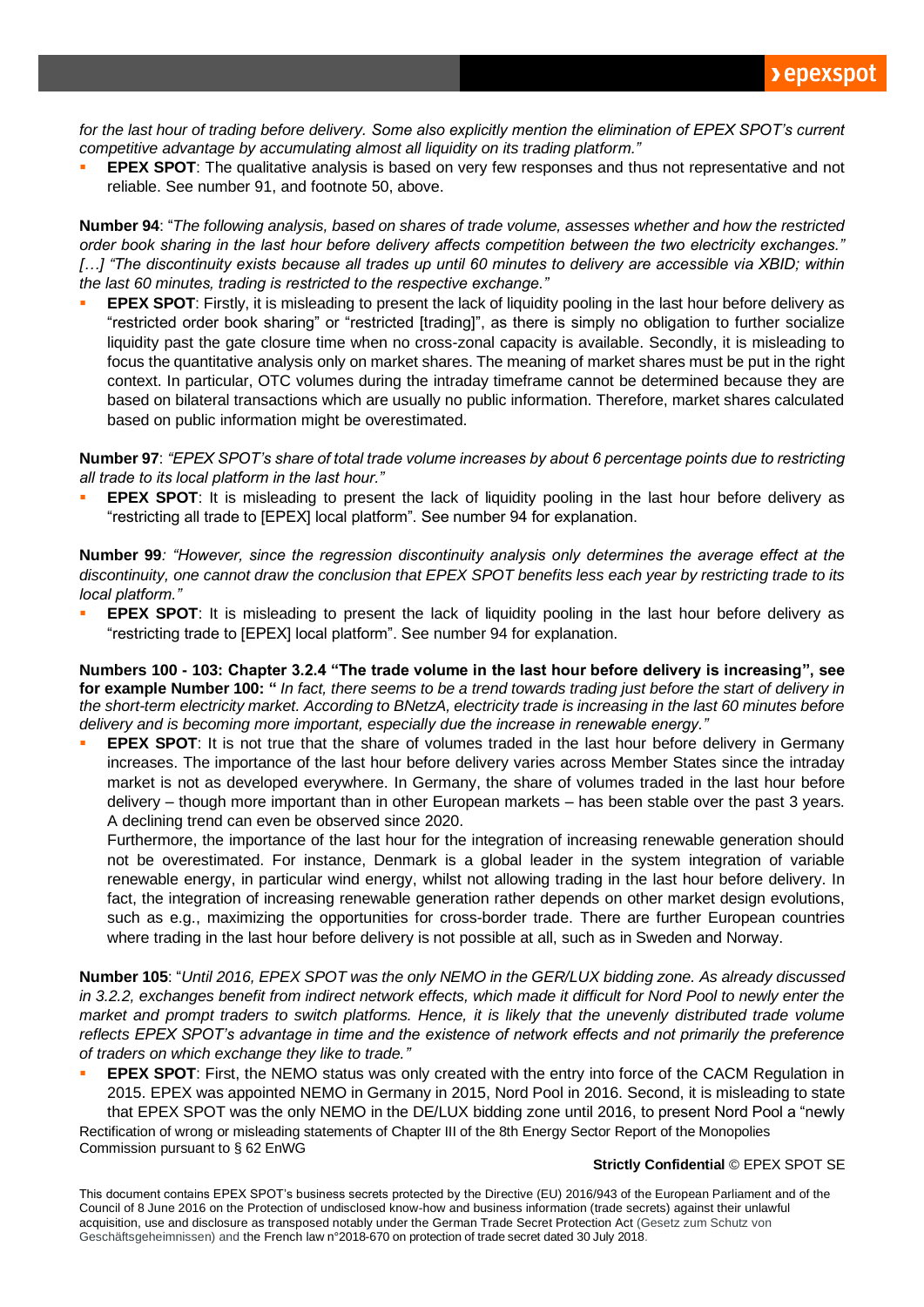enter[ing] the market" and to present EPEX SPOT as having an "advantage in time", as it ignores the fact that Nord Pool was the first power exchange to launch an intraday market in September 2006 in Germany, followed by EEX in October 2006, as explained under summary, paragraph 1.

**Number 106**: "*Therefore, the argument that the electricity exchange, which was initially the only one in the market, developed its customer base because of innovation and investment is at least partly wrong. Only with Nord Pool entering the market was competition introduced into the intraday market in Germany."*

**EPEX SPOT:** This is wrong and ignores the history of power exchanges on the German intraday market (see comment on summary, paragraph 1).

**Number 107**: "*In the intraday market, competition currently only exists in the period in which order books are actually shared. For example, it has been noticed that some indicators of liquidity at EPEX SPOT worsen significantly in the last hour before delivery, when order books are no longer shared and competition between NEMOs disappears."*

**EPEX SPOT:** It is wrong to allege that competition only exists when order books are shared. Effective and sustainable competition already existed and still exists also outside of order book sharing times between power exchanges pursuant to the CACM Regulation and ACER's Decision No 04/2018 framework, and also between power exchanges and other types of companies that offer trading facilitation services, such as brokers, aggregators, and independent software providers.

**Number 107:** *"If the sharing of order books is extended to the last hour before delivery, investment and innovation incentives for EPEX SPOT may increase instead of decreasing."*

**EPEX SPOT:** As explained by EPEX SPOT to the Monopolies Commission (see Annexes 2 and 3), the systematic sharing of liquidity, which is neither economically nor legally justified for power exchanges to compete, would jeopardize investment and innovation, to the ultimate detriment of market participants and consumers.

**Number 108:** *"Furthermore, it is rather unlikely that the sharing of order books will dampen product innovations."* **EPEX SPOT: Ibid.** 

**Number 109**: "*Moreover, there are indications that competition is driving innovation and investment in the intraday market. For example, market participants mentioned several times in conversations that, when Nord Pool entered the market, it extended the trading period. Nord Pool introduced in September 2016 that traders*  can bid up to 20 minutes before delivery in the intraday market within the GER/LUX bidding zone. In March 2017, *EPEX SPOT reduced the lead time for bids on its local trading platform from 60 minutes to 30 minutes*."

**EPEX SPOT:** The example of lead time reduction by Nord Pool and EPEX SPOT is an example of competition outside of order book sharing. It shows that competition outside of order book sharing works. It is thus not suitable for demonstrating that order book sharing drives innovation. The opposite is the case.

**Number 110**: "*When in need of electricity in Germany at a given time, one can only purchase it at a limited number of electricity exchanges at short notice*."

**EPEX SPOT**: Electricity cannot only be purchased at short notice at power exchanges, but also OTC brokers, etc.

**Number 110:** *"This is achieved by sharing order books, where total demand meets total supply."*

**EPEX SPOT:** First, security of supply is not supported by sharing liquidity but rather by fostering the ability to trade between bidding zones and the release of sufficient cross-border capacity for such purpose. Second, all demand and supply are not concentrated on power exchanges' platforms, since trading is also possible with other players, such as OTC brokers, local trading venues and large trading companies offering direct market access services.

Rectification of wrong or misleading statements of Chapter III of the 8th Energy Sector Report of the Monopolies Commission pursuant to § 62 EnWG

## **Strictly Confidential** © EPEX SPOT SE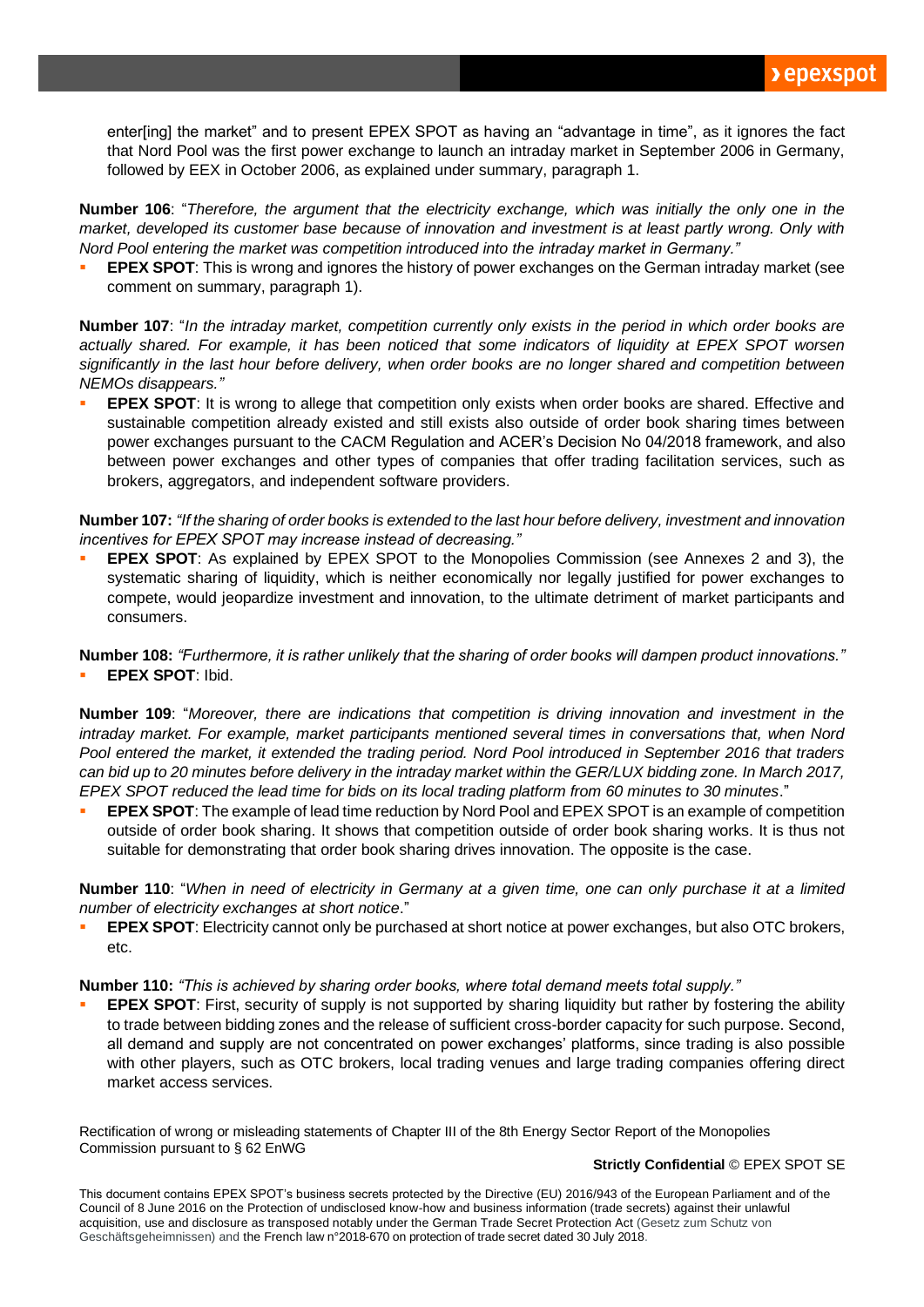**Number 111**: "*Therefore, after weighing all the arguments, the Monopolies Commission concludes that sharing order books promotes competition among electricity exchanges in intraday trading, which enhances the efficient allocation of supply and demand of electricity and thus supports the goal of secure energy supply*."

**EPEX SPOT:** Ibid. Order book sharing does not enhance the efficient allocation of supply and demand of electricity. An efficient allocation of supply and demand can also be ensured when order books are not shared as well as through other market players.

**Numbers 112 - 115: Chapter 3.4 "Refusal to share order books may represent an abuse of a dominant position", see for example Number 112:** *"This requires that, under certain circumstances, a dominant undertaking must grant competitors access to a facility which it controls here: the order books." ;* **Number 113:** *"The exceptional obligation of the dominant undertaking to grant access is an expression of the special responsibility of the undertaking for competition in the downstream market." ;* **Number 114:** *"Concerning the possibility of eliminating all competition in the downstream market (above (i)), it could be argued against the fulfilment of this criterion that several exchanges are currently active in intraday electricity trading." ;* **Number 115:** *"This aspect*  may be relevant when assessing the requirement of access to the facility to compete in the downstream market *(above (ii)) as well as in the present case."*

**EPEX SPOT**: In this fast-track and incomplete legal reasoning, and amongst other shortcomings, it seems to be assumed without discussion, that a power exchange's order book is an essential facility, and that there exists a relevant downstream market on which competition would be eliminated, without such market being at least identified if not defined. These unreliable developments discredit the Monopolies Commission's legal and economic argumentation.

**Number 115**: "*The CACM Regulation and Regulation (EU) 2019/943 impose an obligation to share order books during the entire period of intraday trading, which a dominant undertaking may not have implemented so far."*

**EPEX SPOT**: The CACM Regulation and Regulation (EU) 2019/943 do not impose an obligation to share order books during the entire period of intraday trading, but concern only cross-border situations and do not require the sharing of order books after the IDCZGCT in local markets. This rectification also applies, inter alia, to **Number 124**.

**Numbers 116 – 122: Chapter 3.4 "Refusal to share order books may represent an abuse of a dominant position", see for example Number 116:** *"The British discussion primarily focuses on the market coupling between Great Britain, the Republic of Ireland and Northern Ireland and the use of a common trading platform for all electricity exchanges during the day ahead and intraday auctions.66"* **; Number 117:** *"Furthermore, OFGEM explicitly recommends the sharing of order books to ensure that all NEMOs have access to the dayahead and intraday auctions.67".*

**EPEX SPOT**: As a general remark, the selection of cases in this chapter is biased, i.e., two cases, including one ongoing, against EPEX SPOT. Through such references, there seems to be an assumption that such cases and the Monopolies Commission's report relate to comparable facts and concerns. This is not the case. The references to a UK case are irrelevant for the Monopolies Commission's assignment, namely German energy markets. Such references are also incorrect and misleading. For instance, no "use of a common trading platform for all electricity exchanges" was at stake, nor did OFGEM explicitly recommended the sharing of order books as a specific remedy. Further, the opening of an investigation by the European Commission does not imply that EPEX SPOT has acted in breach of the EU competition rules. Such irrelevant and misleading developments discredit the Monopolies Commission's legal and economic argumentation.

**Number 123**: *"The sharing of order books is technically not connected with the provision of capacities for cross border trading. The shared order book and the capacity management module in XBID are two independent processes, so that NEMOs can theoretically share trade orders via XBID in the shared order book at any time and regardless of the TSOs' provision of capacities and thus cross border trading."*

Rectification of wrong or misleading statements of Chapter III of the 8th Energy Sector Report of the Monopolies **EPEX SPOT:** The sharing of order books in XBID is intended only for cross-border capacity allocation purposes. The XBID solution was developed in cooperation between TSOs and Power Exchanges with an external service provider. In practice, the shared order book, and the capacity management modules in XBID

Commission pursuant to § 62 EnWG

## **Strictly Confidential** © EPEX SPOT SE